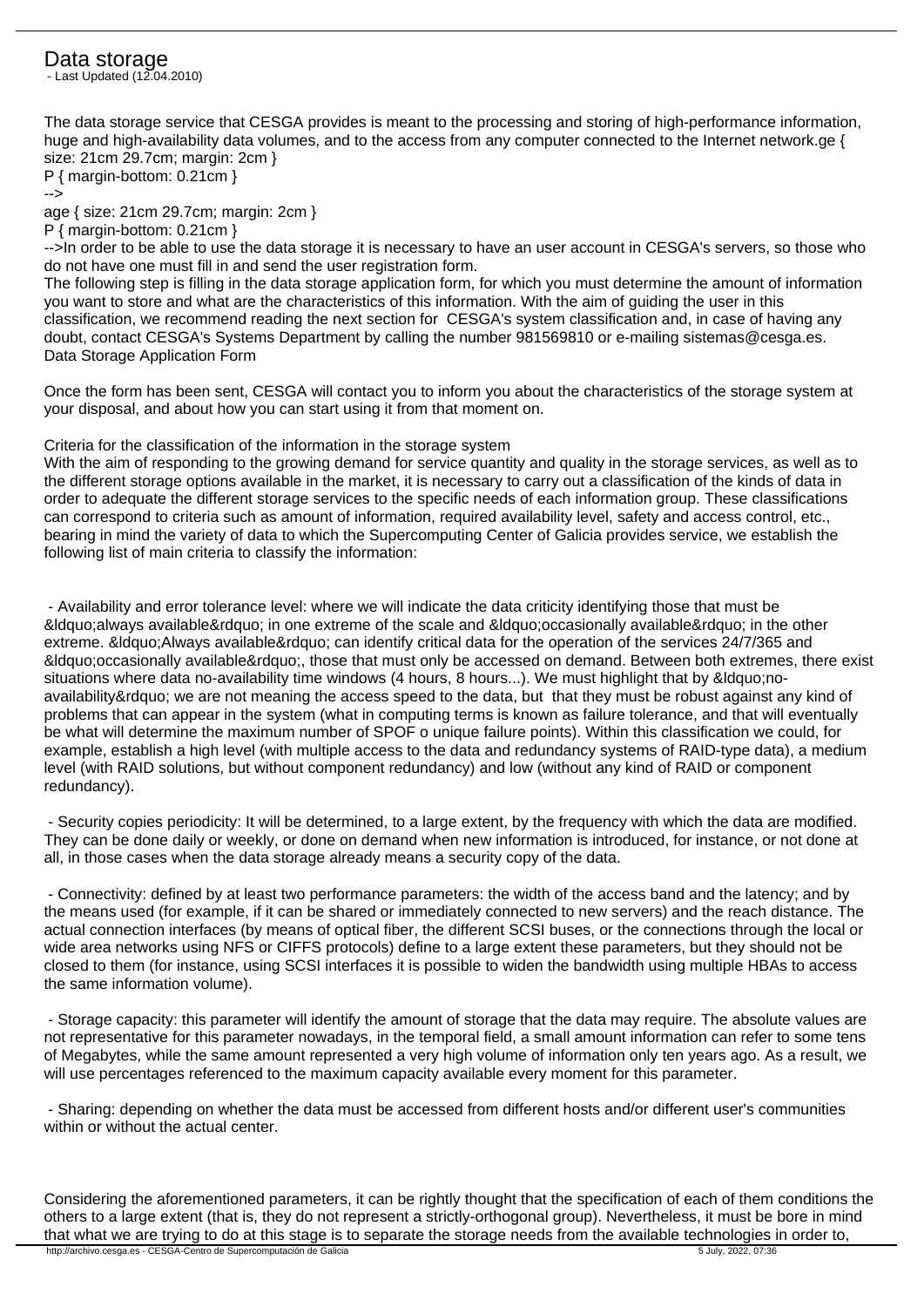once these requirement have been specified, look for the best technology fulfilling the requirements at every moment. For example, some years ago, it was necessary to do direct connections between the storage and the systems that was going to use it in order to get high bandwidths, while nowadays it is not necessary any more thanks to the broadband networks display (even in WAN environments).

In addition to these criteria we could introduce others, such as the data temporability (in other words, if they are data whose presence should be permanent or that, on the contrary, are continually replaced), security and information confidentiality, etc., that can be really important but that also could mean increasing excessively the number of classes. Considering that they tend to be secondary factors, within some certain types of data, subcategories could be later established in the most significant cases.

## Information classification at CESGA

According to these criteria, we make a classification of the information available in the computing and storage servers into 4 types:

 - Type 1 or SCRATCH: of a very high performance (very low latency and maximum bandwidth), for it affects the performance of the center's computing systems, and medium capacity (depending on the number of simultaneous jobs it must support), for the data are stored only while the computing execution is running. Its availability may be low (for they are temporary data) and it is not necessary to do backups daily.

 - Type 2 or home directories: containing data that ca be analyzed and modified at any time and critical data, for its availability depends on the performance of the computing services of the center. So they should have as a priority the availability (maximum) and a proper balance between capacity (medium, depending on the number of users) and performance (medium), and from which backups are done daily.

 - Type 3 or massive storage system (MSS): used to store data bases and experiments' results, they do not normally vary their content (they tend to be WORM-type) and their access speed is not normally critical, although they do require a high bandwidth to access the servers, for they can be the place where the experiments' results are stored. Backups can be done on demand, because its content is only modified sporadically. Examples of this type are the results of the daily weather forecast or the data bases used in Genomics.

 - Type 4 or backups (internal and external) to disk: They are copied of the data that the users make of their own servers or personal computers, in CESGA's storage systems, to have a safety copy of their data. It is not necessary then to do backups (they are the actual backup), the availability of the service may be low. The service is offered by means of the net (internal or external), so the type of connection does not require a high performance (the bottleneck is placed in the interconnection of the final user with the storage). The capacity may be low or medium, depending on the number of users or centers where service is provided.

 - Type 5 or PARALLEL SCRATCH: of a very high performance (very low latency and maximum bandwidth), similar to Type 1 but with the extra feature that the scratch data are shared among all the cluster nodes and they are distributed into them, what allows the improvement of the bandwidth to access the files and the total scratch capacity over the local disk capacity. Its availability may be very low because it depends of many components that are not redunded and backups is not done of these data.

Availability

Backups (periodicity)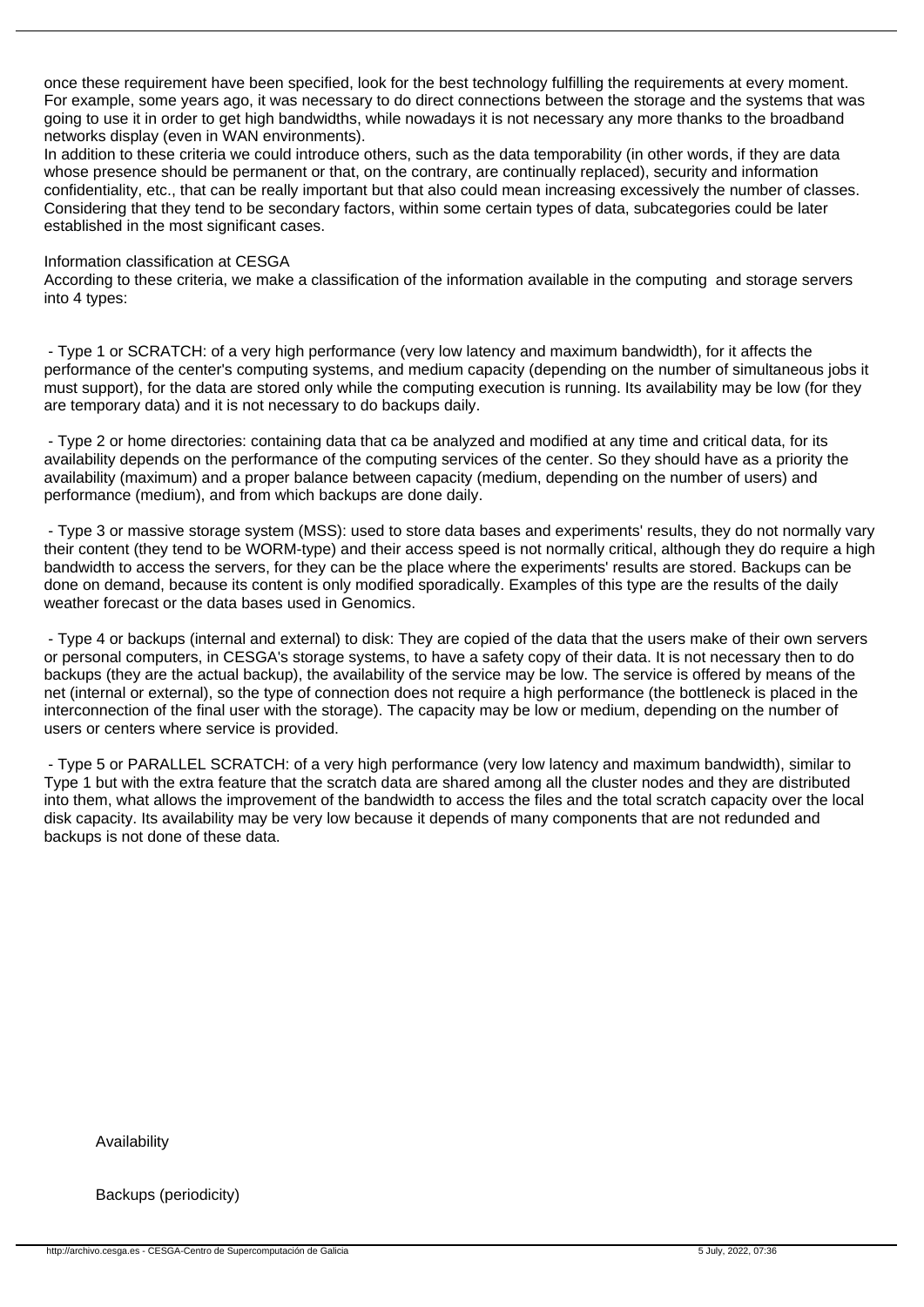## **Connectivity**

**Capacity** 

Sharing or accessibility

Type 1 **Scratch** 

Low

NO

Low latency, maximum bandwidth

Medium (20%)

No sharing

Type 2 Home Directory

Maximum (depends on the performance of the system)

Daily

Medium (Standard architectures, FC)

Medium (30%)

Among all the nodes of the same cluster or system)

Type 3 MSS

Medium

On-demand

Intranet network or FC, to reach the maximum sharing with high internal bandwidths